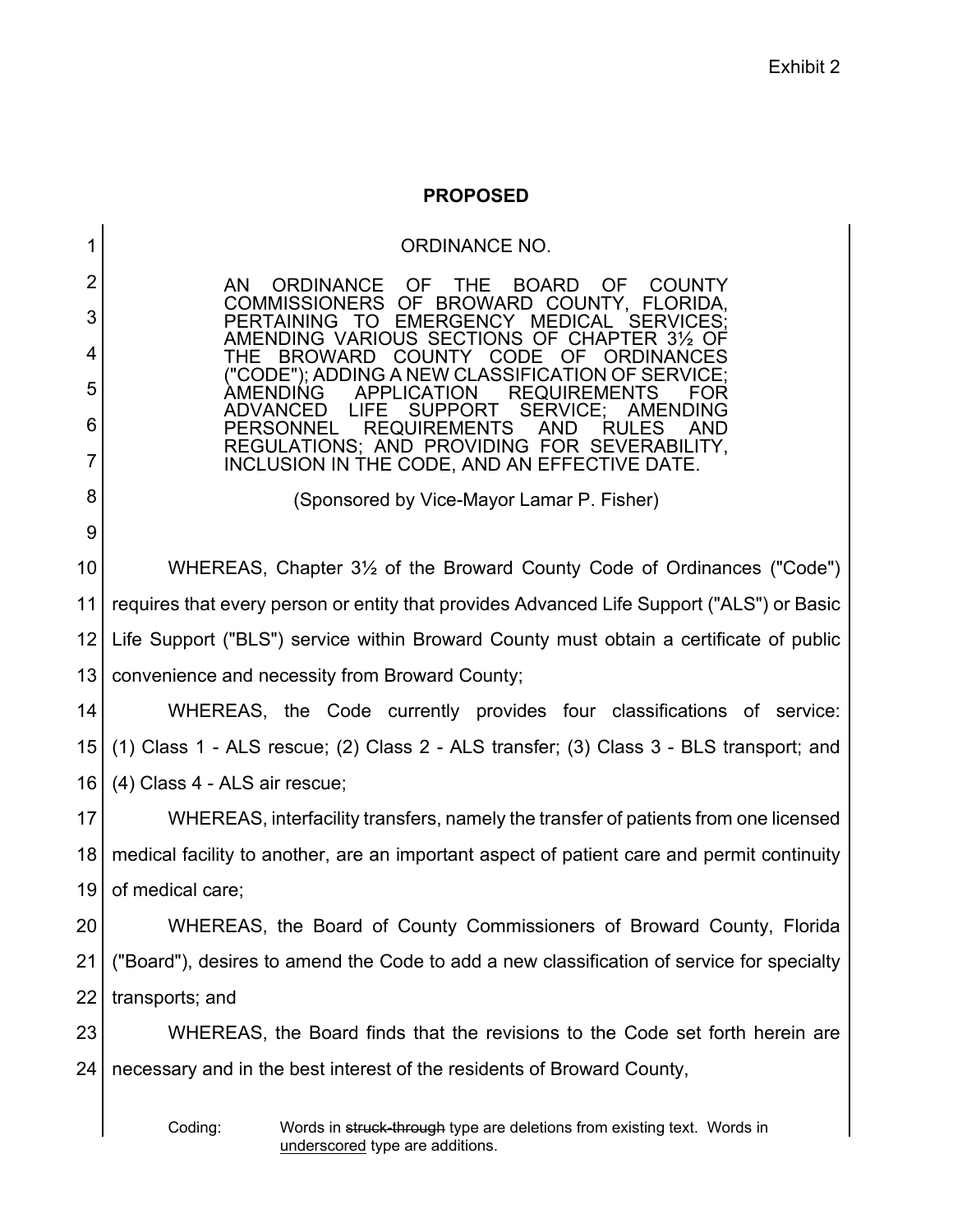| 1              | BE IT ORDAINED BY THE BOARD OF COUNTY COMMISSIONERS OF                                       |
|----------------|----------------------------------------------------------------------------------------------|
| $\overline{2}$ | <b>BROWARD COUNTY, FLORIDA:</b>                                                              |
| 3              |                                                                                              |
| 4              | Section 1. Section 3½-1 of the Broward County Code of Ordinances is hereby                   |
| 5              | amended to read as follows:                                                                  |
| 6              | Sec. 31/2-1. Definitions.                                                                    |
| 7              | As used in this chapter:                                                                     |
| 8              | $\sim$ $\sim$ $\sim$                                                                         |
| 9              | Patient means any person who needs emergency or nonemergency medical                         |
| 10             | treatment or transportation.                                                                 |
| 11             | Physician means a person who is licensed to practice medicine in Florida under               |
| 12             | the provisions of Chapter 458 or Chapter 459, Florida Statutes.                              |
| 13             | $\sim 100$ $\mu$                                                                             |
| 14             | Routine transfer means the transportation by ambulance of stretcher patients                 |
| 15             | under nonemergency conditions pursuant to this chapter. A routine transfer refers to         |
| 16             | either an interfacility medical transfer between two (2) facilities licensed by the State of |
| 17             | Florida or a transfer that originates or terminates at a patient's residence.                |
| 18             | Specialty transport means the transportation by an EMS transport vehicle                     |
| 19             | (a) between two (2) facilities licensed under Chapter 395, Florida Statutes, of an organ     |
| 20             | transplant patient or a patient on extracorporeal membrane oxygenation (ECMO) or (b)         |
| 21             | to or from an airport.                                                                       |
| 22             |                                                                                              |
| 23             | Section 2.<br>Section 3½-4 of the Broward County Code of Ordinances is hereby                |
| 24             | amended to read as follows:                                                                  |
|                | Coding:<br>Words in struck-through type are deletions from existing text. Words in           |

underscored type are additions.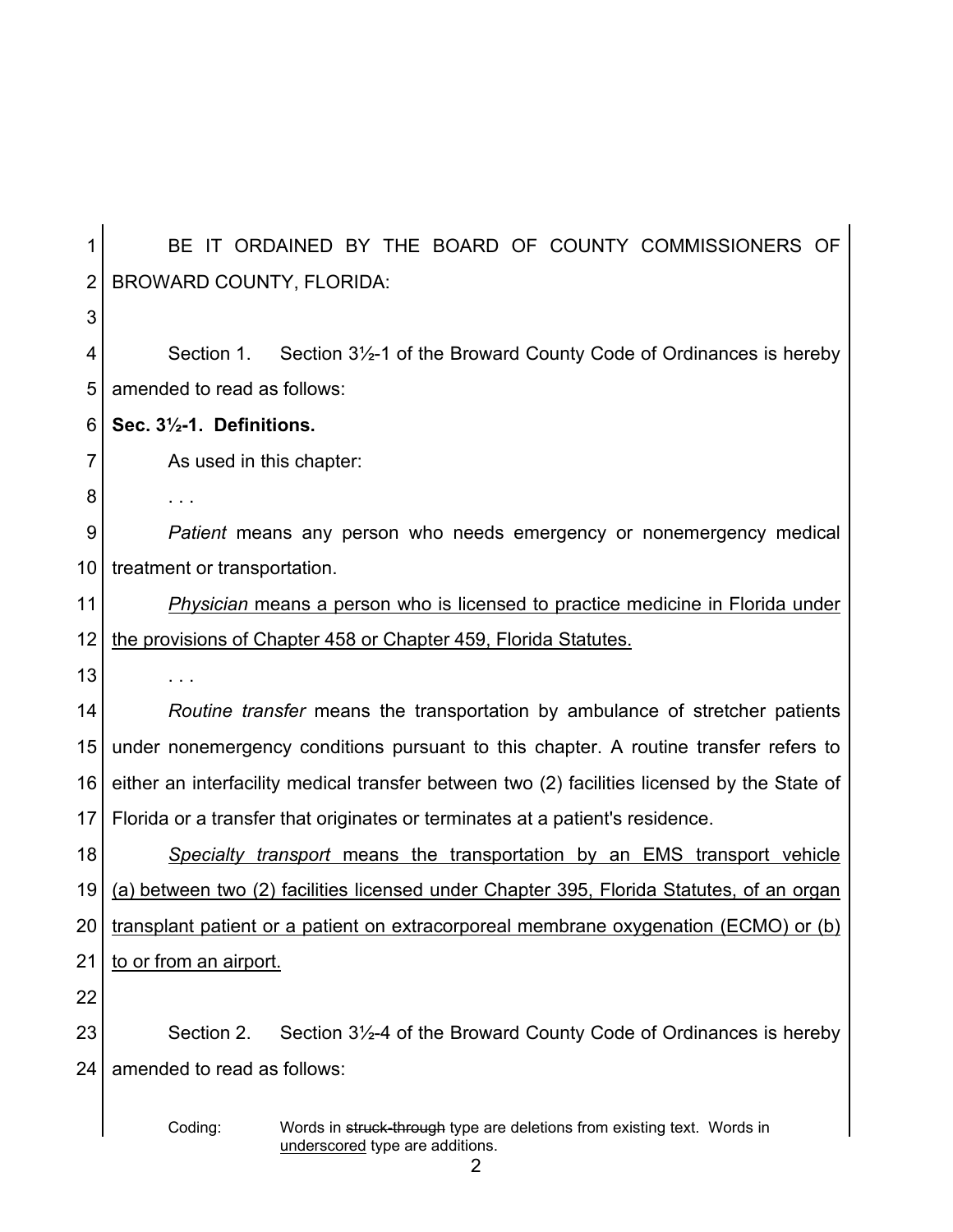| 1              |                           |                   | Sec. 31/2-4. Classifications of service.                                                                   |  |
|----------------|---------------------------|-------------------|------------------------------------------------------------------------------------------------------------|--|
| $\overline{2}$ | (a)                       |                   | A certificate must be obtained from the County prior to performing the                                     |  |
| 3              | applicable service below: |                   |                                                                                                            |  |
| 4              |                           |                   |                                                                                                            |  |
| 5              | $\left( 5\right)$         |                   | Class 5 - ALS specialty transport. An EMS provider providing specialty                                     |  |
| 6              |                           | <u>transport.</u> |                                                                                                            |  |
| 7              |                           | <u>a.</u>         | An EMS provider that is awarded a Class 5 - ALS specialty transport                                        |  |
| 8              |                           |                   | certificate is prohibited from responding to an emergency call and                                         |  |
| 9              |                           |                   | from providing ALS Service unless the EMS provider is called upon                                          |  |
| 10             |                           |                   | by a governmental entity to provide emergency backup service or the                                        |  |
| 11             |                           |                   | <b>EMS</b> provider contracts with a governmental entity to provide                                        |  |
| 12             |                           |                   | Class 1 - ALS rescue service, in which instances the EMS provider,                                         |  |
| 13             |                           |                   | if a nongovernmental entity, must operate under the Class 1 - ALS                                          |  |
| 14             |                           |                   | rescue certificate of the governmental entity requesting such                                              |  |
| 15             |                           |                   | emergency backup service or contracting for the provision of                                               |  |
| 16             |                           |                   | <u>Class 1 - ALS rescue service.</u>                                                                       |  |
| 17             |                           | <u>b.</u>         | An EMS provider that holds a Class 5 - ALS specialty transport                                             |  |
| 18             |                           |                   | certificate may provide specialty transport within Broward County,                                         |  |
| 19             |                           |                   | not restricted by emergency call zones.                                                                    |  |
| 20             |                           | <u>c.</u>         | An EMS provider that holds a Class 1 - ALS rescue certificate or a                                         |  |
| 21             |                           |                   | Class 2 - ALS transfer certificate may provide specialty transport                                         |  |
| 22             |                           |                   | under that certificate.                                                                                    |  |
| 23             | (b)                       |                   | Routine transfers are restricted exclusively to EMS providers that hold a                                  |  |
| 24             |                           |                   | Class 2 - ALS Transfer and/or Class 3 - BLS Transport certificate and are limited to the                   |  |
|                | Coding:                   |                   | Words in struck-through type are deletions from existing text. Words in<br>underscored type are additions. |  |

3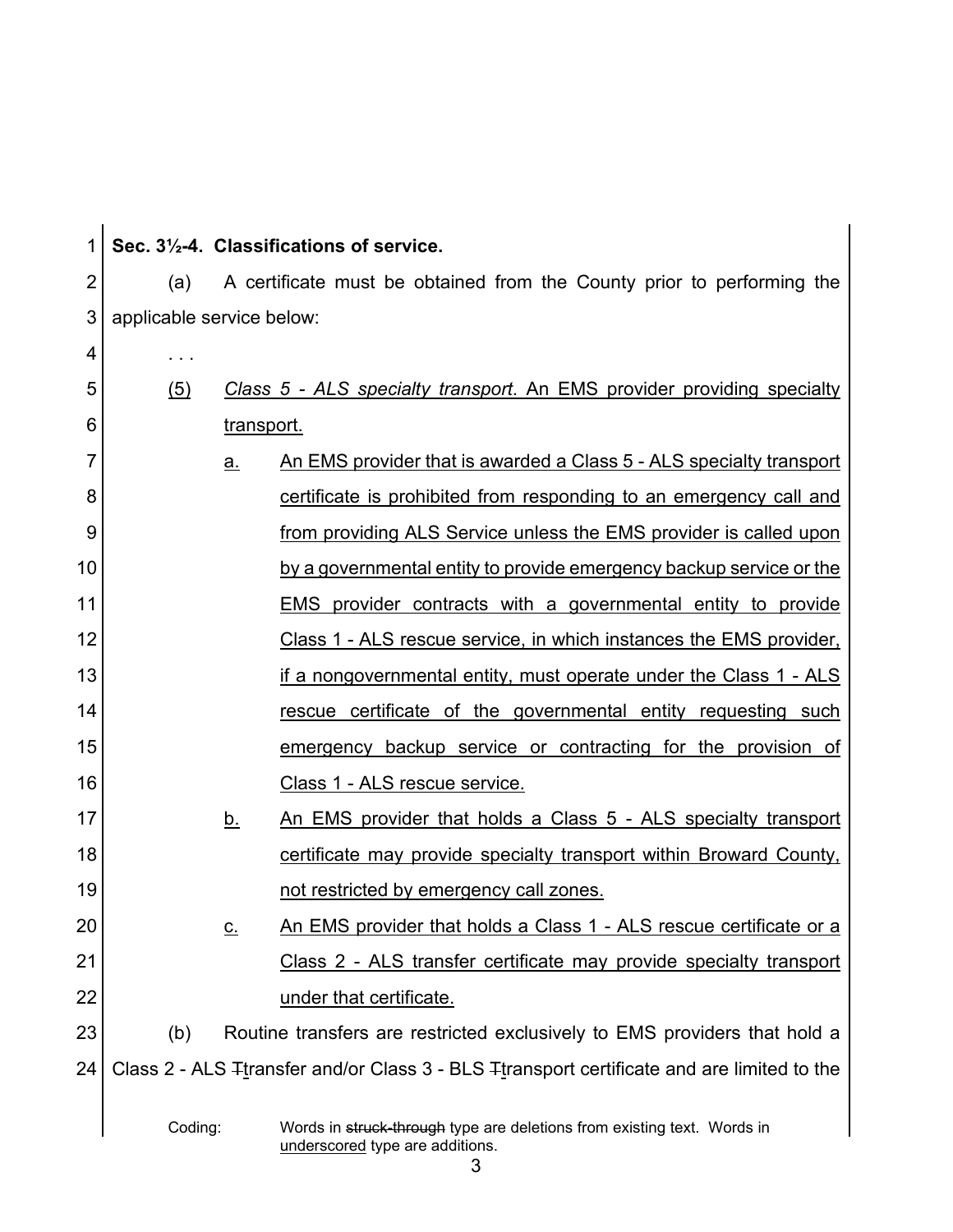| 1              |                             |    | provision of ALS Service and/or BLS Service as authorized by the certificate. EMS                             |
|----------------|-----------------------------|----|---------------------------------------------------------------------------------------------------------------|
| $\overline{2}$ |                             |    | providers that hold a Class 5 - ALS specialty transport certificate may provide specialty                     |
| 3              | transport.                  |    |                                                                                                               |
| 4              |                             |    |                                                                                                               |
| 5              |                             |    |                                                                                                               |
| 6              | Section 3.                  |    | Section 3½-6 of the Broward County Code of Ordinances is hereby                                               |
| 7              | amended to read as follows: |    |                                                                                                               |
| 8              |                             |    | Sec. 3½-6. Applications and Certificates for ALS Service and BLS Service.                                     |
| 9              | $\sim$ $\sim$ $\sim$        |    |                                                                                                               |
| 10             | (c)                         |    | Applications. All applications for ALS Service and BLS Service must include                                   |
| 11             | the following information:  |    |                                                                                                               |
| 12             | $\sim$ 100 $\pm$            |    |                                                                                                               |
| 13             | (12)                        |    | The number of units that are in-service in service, fully equipped, staffed,                                  |
| 14             |                             |    | and operational twenty-four (24) hours a day <sub><math>\frac{1}{2}</math></sub> the number of units that are |
| 15             |                             |    | fully equipped, but reserved for emergency response, and the maximum                                          |
| 16             |                             |    | number of units that would be placed in the area requested to respond to                                      |
| 17             |                             |    | emergency calls and routine transfers;                                                                        |
| 18             |                             | a. | Applicants for Class 1 - ALS rescue must identify the minimum                                                 |
| 19             |                             |    | number of vehicles used for the provision of ALS rescue (transport                                            |
| 20             |                             |    | and nontransport) on a twenty-four (24) hour per day, seven (7) day                                           |
| 21             |                             |    | per week basis;                                                                                               |
| 22             |                             | b. | Applicants for Class 2 - ALS transfer or Class 5 - ALS specialty                                              |
| 23             |                             |    | transport must identify which vehicles will be used for this type of                                          |
| 24             |                             |    | service;                                                                                                      |
|                | Coding:                     |    | Words in struck-through type are deletions from existing text. Words in<br>underscored type are additions.    |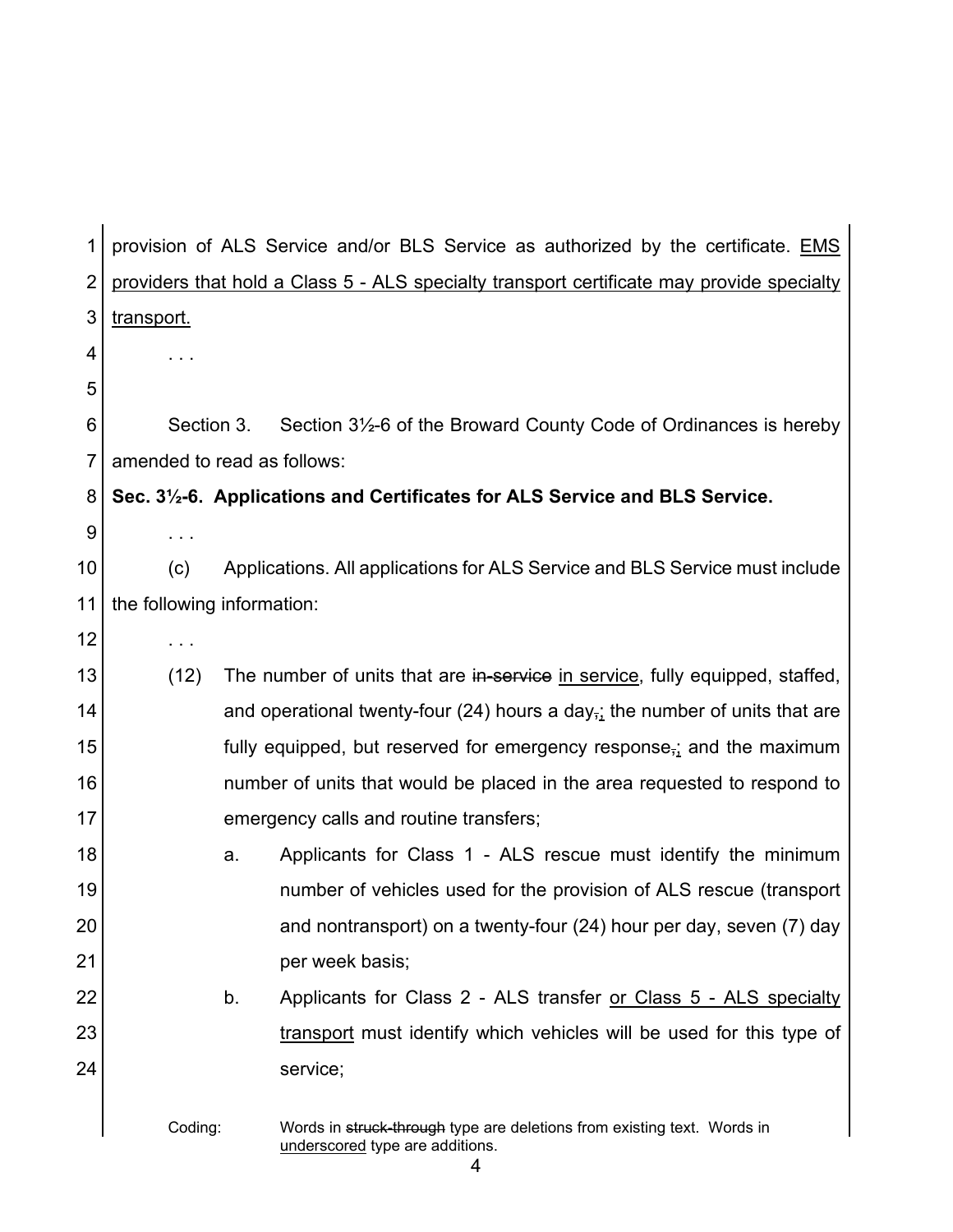| 1  |                                                                                                            |                                                                                                            |  |  |  |
|----|------------------------------------------------------------------------------------------------------------|------------------------------------------------------------------------------------------------------------|--|--|--|
| 2  | (k)                                                                                                        | A certificate for ALS rescue, ALS transfer, and ALS air rescue, or ALS                                     |  |  |  |
| 3  |                                                                                                            | specialty transport granted by the Board is valid for the time period established by the                   |  |  |  |
| 4  |                                                                                                            | Board but not to exceed five (5) years, unless otherwise revoked, suspended, or modified.                  |  |  |  |
| 5  | $\sim$ 100 $\pm$                                                                                           |                                                                                                            |  |  |  |
| 6  | Section 3 <sup>1</sup> / <sub>2</sub> -12 of the Broward County Code of Ordinances is hereby<br>Section 4. |                                                                                                            |  |  |  |
| 7  |                                                                                                            | amended to read as follows:                                                                                |  |  |  |
| 8  |                                                                                                            | Sec. 3 <sup>1</sup> / <sub>2</sub> -12. Rules, regulations, and reporting.                                 |  |  |  |
| 9  | $\sim$ 100 $\pm$                                                                                           |                                                                                                            |  |  |  |
| 10 | (b)                                                                                                        | Personnel.                                                                                                 |  |  |  |
| 11 | $\sim$ 100 $\pm$                                                                                           |                                                                                                            |  |  |  |
| 12 | (2)                                                                                                        | No EMS provider will permit an EMT, paramedic, or driver, or physician to                                  |  |  |  |
| 13 |                                                                                                            | provide patient care if the EMT, paramedic, or driver, or physician has pled                               |  |  |  |
| 14 |                                                                                                            | guilty or nolo contendere or has been convicted, even if adjudication was                                  |  |  |  |
| 15 |                                                                                                            | withheld, of a misdemeanor or felony involving murder, manslaughter,                                       |  |  |  |
| 16 |                                                                                                            | sexual battery, grand theft, or the sale or possession of illegal drugs and                                |  |  |  |
| 17 |                                                                                                            | has not been discharged from probation or parole or released from                                          |  |  |  |
| 18 |                                                                                                            | incarceration within the past five (5) years. Any person who meets the                                     |  |  |  |
| 19 |                                                                                                            | criteria of a habitual offender under Section 775.084, Florida Statutes, shall                             |  |  |  |
| 20 |                                                                                                            | not be employed by any EMS provider awarded a certificate by the Board.                                    |  |  |  |
| 21 | .                                                                                                          |                                                                                                            |  |  |  |
| 22 | (d)                                                                                                        | Standards and Requirements for EMS Providers Providing ALS Service.                                        |  |  |  |
| 23 | (1)                                                                                                        | Each ALS rescue vehicle (other than an air ambulance) must be staffed with                                 |  |  |  |
| 24 |                                                                                                            | a minimum of two (2) State-licensed paramedics. When ALS is being                                          |  |  |  |
|    | Coding:                                                                                                    | Words in struck-through type are deletions from existing text. Words in<br>underscored type are additions. |  |  |  |

5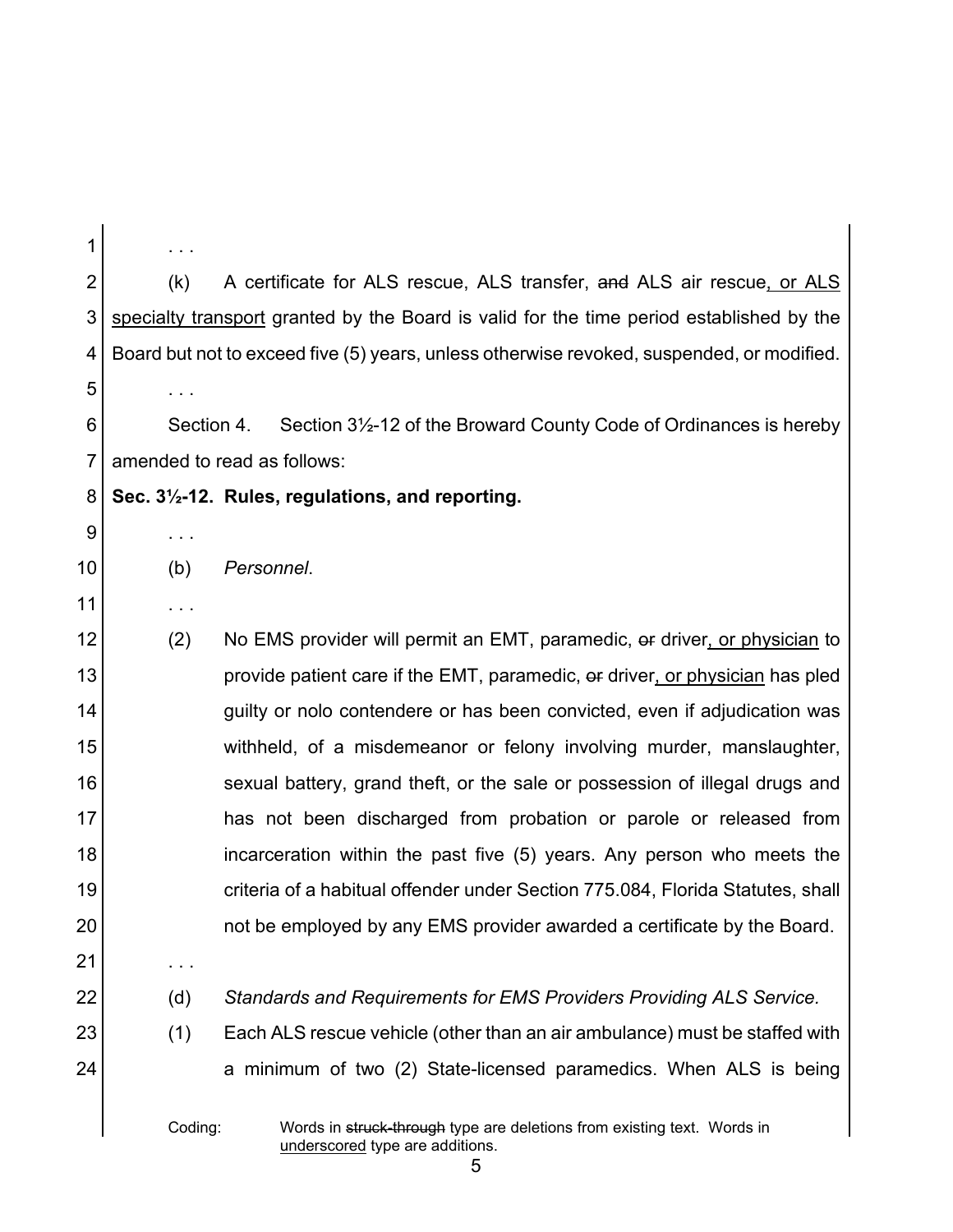1 2 3 4 5 6 7 8 9 10 11 12 13 performed on a patient whose medical condition is so unstable that there is a significant risk of the patient's condition deteriorating while in route to an emergency facility, the patient compartment of the ALS rescue vehicle must be staffed by at least one (1) paramedic or licensed physician and either an EMT, an additional physician, or an additional paramedic during transportation to the emergency facility. The patient compartment of an EMS transport vehicle providing a Class 5 - ALS specialty transport must be staffed with a minimum of one (1) State-licensed paramedic and one (1) State-licensed emergency medical technician. The patient compartment of the EMS transport vehicle may also include any of the following, to the extent required by the patient's condition: physician(s), registered nurse(s), perfusionist(s), registered respiratory therapist(s), and additional paramedic(s).

14 15

16

Section 5. Severability.

. . .

17 18 19 20 21 22 If any portion of this Ordinance is determined by any court to be invalid, the invalid portion will be stricken, and such striking will not affect the validity of the remainder of this Ordinance. If any court determines that this Ordinance, in whole or in part, cannot be legally applied to any individual, group, entity, property, or circumstance, such determination will not affect the applicability of this Ordinance to any other individual, group, entity, property, or circumstance.

- 23
- 24

Coding: Words in struck-through type are deletions from existing text. Words in underscored type are additions.

6